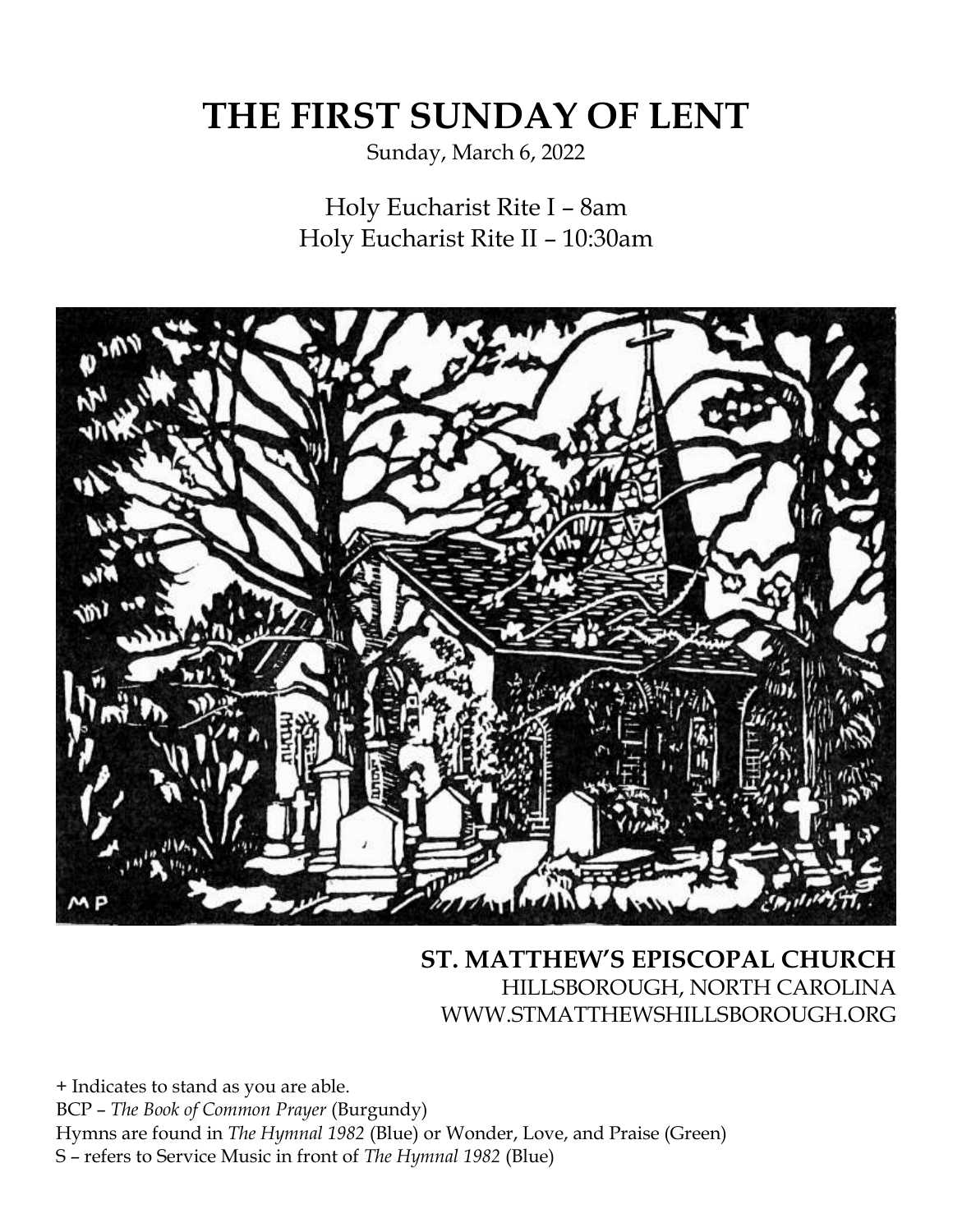# **HOLY EUCHARIST RITE I – 8am**

# **THE WORD OF GOD**

|                                                                         | THE GREAT LITANY                                                                                            |                                                                                                                                                     | <b>BCP-148</b>                                                                                           |  |  |
|-------------------------------------------------------------------------|-------------------------------------------------------------------------------------------------------------|-----------------------------------------------------------------------------------------------------------------------------------------------------|----------------------------------------------------------------------------------------------------------|--|--|
| <b>+THE SALUTATION &amp; COLLECT OF THE DAY</b><br><b>BCP-166</b>       |                                                                                                             |                                                                                                                                                     |                                                                                                          |  |  |
| THE LESSONS                                                             |                                                                                                             |                                                                                                                                                     |                                                                                                          |  |  |
| <b>OLD TESTAMENT</b><br>11                                              |                                                                                                             |                                                                                                                                                     | Deuteronomy 26: 1-                                                                                       |  |  |
| <b>PSALM</b><br>NEW TESTAMENT<br><b>GOSPEL</b>                          |                                                                                                             |                                                                                                                                                     | 91: 1-2, 9-16 Qui habitat; BCP-719<br>Romans 10: 8-13<br>Luke 4: 1-13                                    |  |  |
|                                                                         | Gospeller<br>People<br>The Gospel is proclaimed.<br>Gospeller<br>People                                     | The Holy Gospel of our Lord Jesus Christ according to Luke.<br>Glory be to thee, O Lord.<br>The Gospel of the Lord.<br>Praise be to thee, O Christ. |                                                                                                          |  |  |
| <b>THE SERMON</b>                                                       |                                                                                                             |                                                                                                                                                     |                                                                                                          |  |  |
| +THE NICENE CREED                                                       |                                                                                                             |                                                                                                                                                     | <b>BCP-326</b>                                                                                           |  |  |
| <b>+THE PRAYERS OF THE PEOPLE</b><br><b>CONFESSION &amp; ABSOLUTION</b> |                                                                                                             |                                                                                                                                                     | See Bulletin Pg. 3<br><b>BCP-330</b>                                                                     |  |  |
| +THE PEACE                                                              |                                                                                                             |                                                                                                                                                     | <b>BCP-332</b>                                                                                           |  |  |
|                                                                         | <b>WELCOME &amp; ANNOUNCEMENTS</b>                                                                          |                                                                                                                                                     |                                                                                                          |  |  |
| <b>THE HOLY COMMUNION</b>                                               |                                                                                                             |                                                                                                                                                     |                                                                                                          |  |  |
| <b>SANCTUS</b><br><b>AGNUS DEI</b>                                      | <b>+THE GREAT THANKSGIVING</b><br>THE LORD'S PRAYER<br>THE BREAKING OF THE BREAD<br>PRAYER OF HUMBLE ACCESS |                                                                                                                                                     | <b>BCP-340</b><br><b>BCP-341</b><br><b>BCP-336</b><br><b>BCP-337</b><br><b>BCP-337</b><br><b>BCP-337</b> |  |  |

#### **POST-COMMUNION PRAYER** BCP-339

2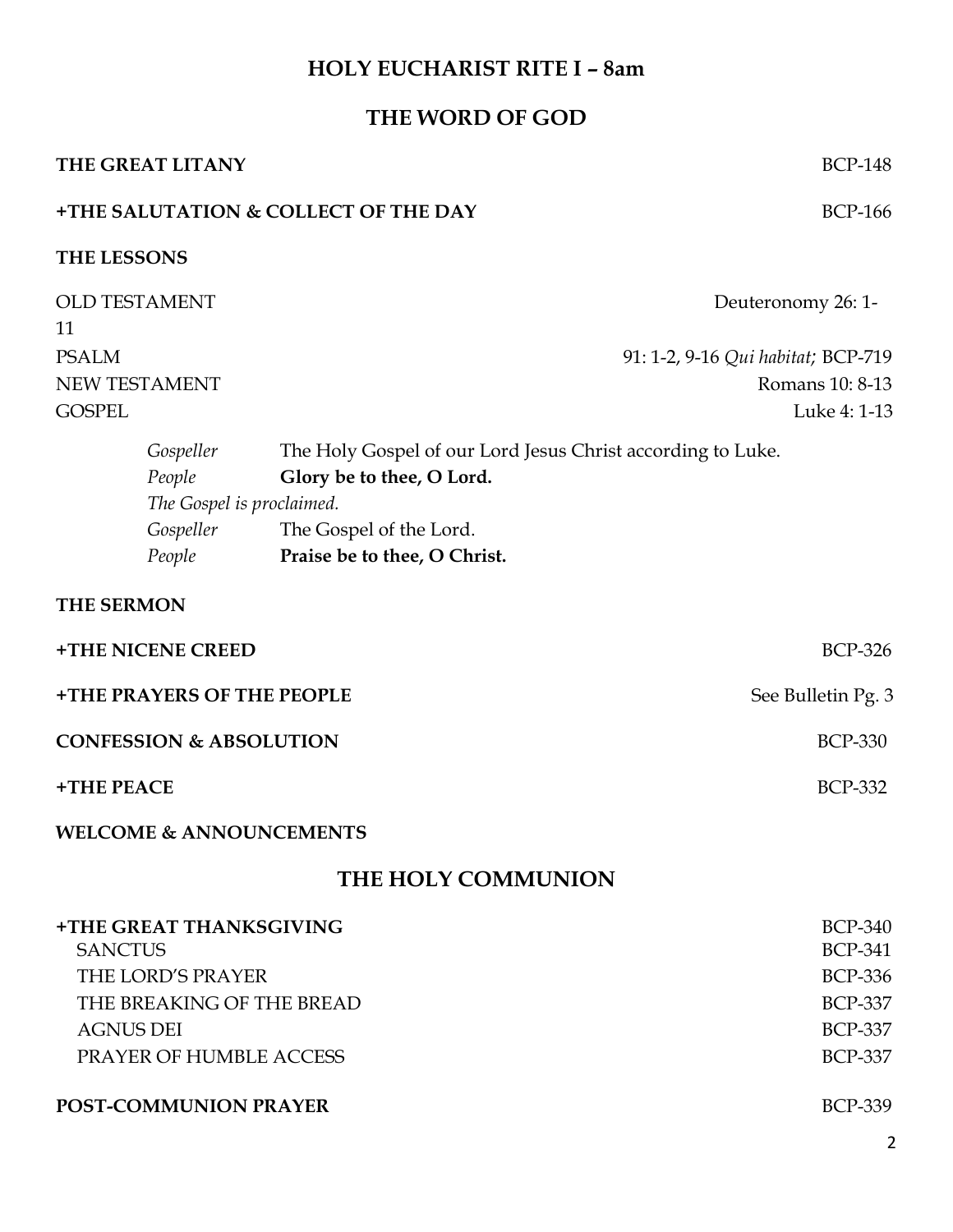### **+BLESSING & DISMISSAL** BCP-339 **HOLY EUCHARIST RITE II – 10:30am**

**VOLUNTARY** O Mensch, bewein dein Sünde gross; BWV 622; J. S. Bach

#### **LITURGICAL NOTE**

These forty days called Lent are like no other. The Prayer Book invites us to "the observance of a holy Lent, by self-examination and repentance; by prayer, fasting, and self-denial; and by reading and meditating on God's holy Word." Lent is our opportune time to return to the God who rescues, to receive the gifts of God's grace, and to discover anew how God redeems us, and touches the world with love through us. Such a journey requires humility, patience, discipline, and prayer. This is not easy, but Jesus joins us in our pilgrimage. The nearness of the Lord, in bread and wine, water and word, will uphold and sustain us.

#### **THE WORD OF GOD**

| THE GREAT LITANY                                                                                                           | $S-67$                     |
|----------------------------------------------------------------------------------------------------------------------------|----------------------------|
| +THE SALUTATION & COLLECT OF THE DAY                                                                                       | <b>BCP-218</b>             |
| <b>THE LESSONS</b>                                                                                                         |                            |
| <b>OLD TESTAMENT</b><br>11                                                                                                 | Deuteronomy 26: 1-         |
| PSALM (Sung by the Choir on behalf of All)                                                                                 | 91: 1-2, 9-16; Qui habitat |
| <b>NEW TESTAMENT</b>                                                                                                       | Romans 10: 8-13            |
| +GOSPEL ACCLAMATION<br>The congregation $\varepsilon$ choir sing the acclamation twice; a cantor or choir sings the verse. |                            |
| Glo-ry and praise to you, O Lord<br>Je<br>sus                                                                              | Christ.                    |
| +GOSPEL                                                                                                                    | Luke 4: 1-13               |

*Gospeller* The Holy Gospel of our Lord Jesus Christ according to Luke. *People* **Glory to you, Lord Christ.** *The Gospel is proclaimed. Gospeller* The Gospel of the Lord. *People* **Praise to you, Lord Christ.**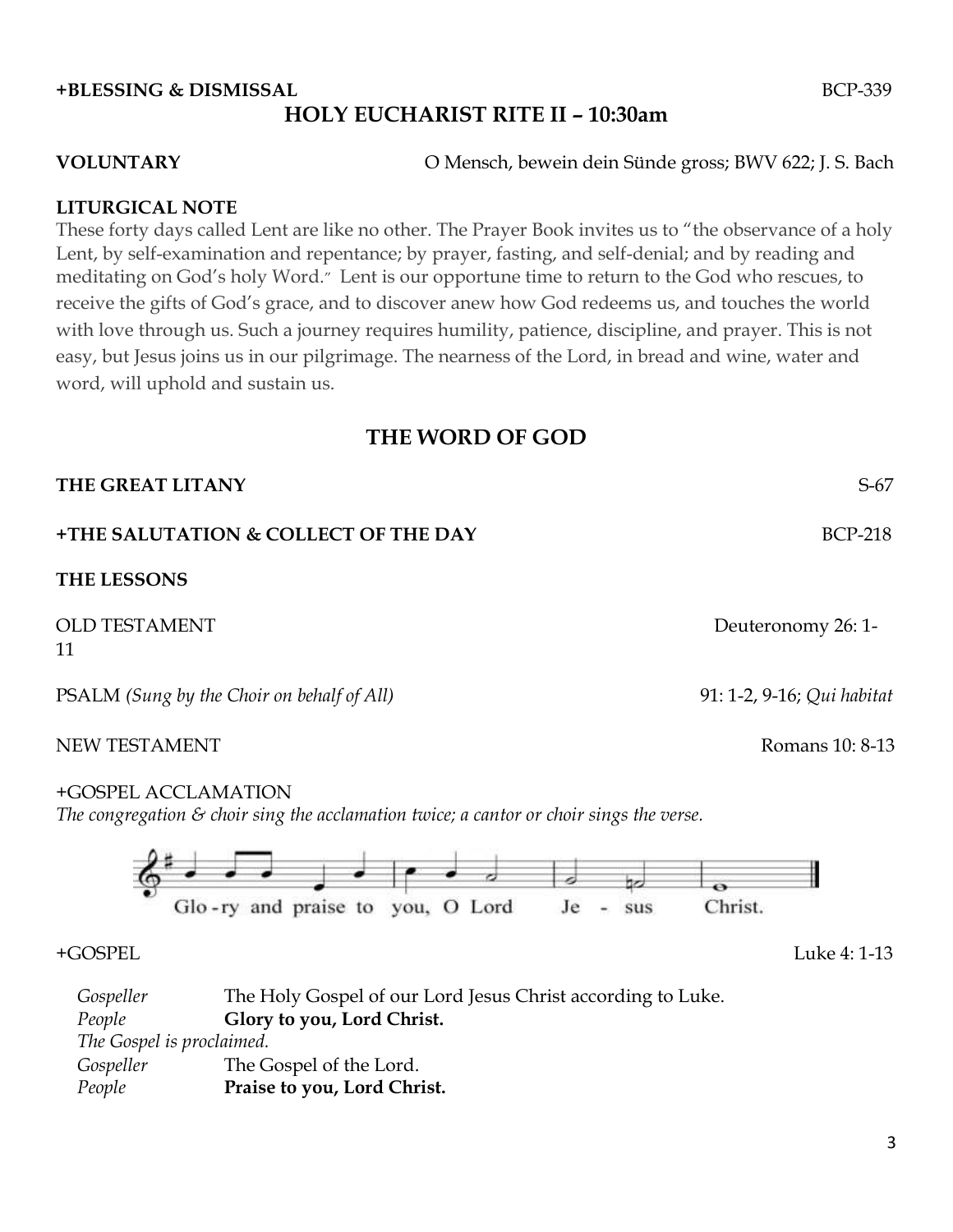#### **+THE NICENE CREED** BCP-358

#### **+THE PRAYERS OF THE PEOPLE**

Father, we pray for your holy Catholic Church; **That we all may be one.** Grant that every member of the Church may truly and humbly serve you; **That your Name may be glorified by all people.** We pray for all bishops, priests, and deacons, especiallyMichael, Sam, Anne **That they may be faithful ministers of your Word and Sacraments.** We pray for all who govern and hold authority in the nations of the world; **That there may be justice and peace on the earth.** Give us grace to do your will in all that we undertake; **That our works may find favor in your sight.** Have compassion on those who suffer from any grief or trouble; **That they may be delivered from their distress.** Give to the departed eternal rest, **Let light perpetual shine upon them.** We praise you for your saints who have entered into joy; **May we also come to share in your heavenly kingdom.** Let us pray for our own needs and those of others.

We remember especially this day: Mildred, Lois, Tom, Molly, Jim, Ann, Anne, Daisy, Tom, Champe, Keyon, Andy & Barrie, Carol, Janice, Kathy, Suzanne, Sandy, Ed & Mary Ann, Jim, Nancy & Don, and Cheryl; and for Viktor and Volodymyr Dmytryk, Ukrainian brothers now fighting in the war with Russia, and others for whom our prayers are desired.

*The Celebrant concludes with a Collect.* 

#### **+THE PEACE** BCP-360

*Priest* The Peace of the Lord be always with you. *People* **And also with you.**

#### **WELCOME & ANNOUNCEMENTS**

# **THE HOLY COMMUNION**

#### **ANTHEM** *As panting deer;* David Ashley White

*As panting deer desire the water brooks when wand'ring in a dry and desert place, so yearns my thirsty soul for you, O God, and longs at last to see you face to face.* 

# **+PRESENTATION HYMN** 142 *St. Flavian*  **+THE GREAT THANKSGIVING** BCP-367

4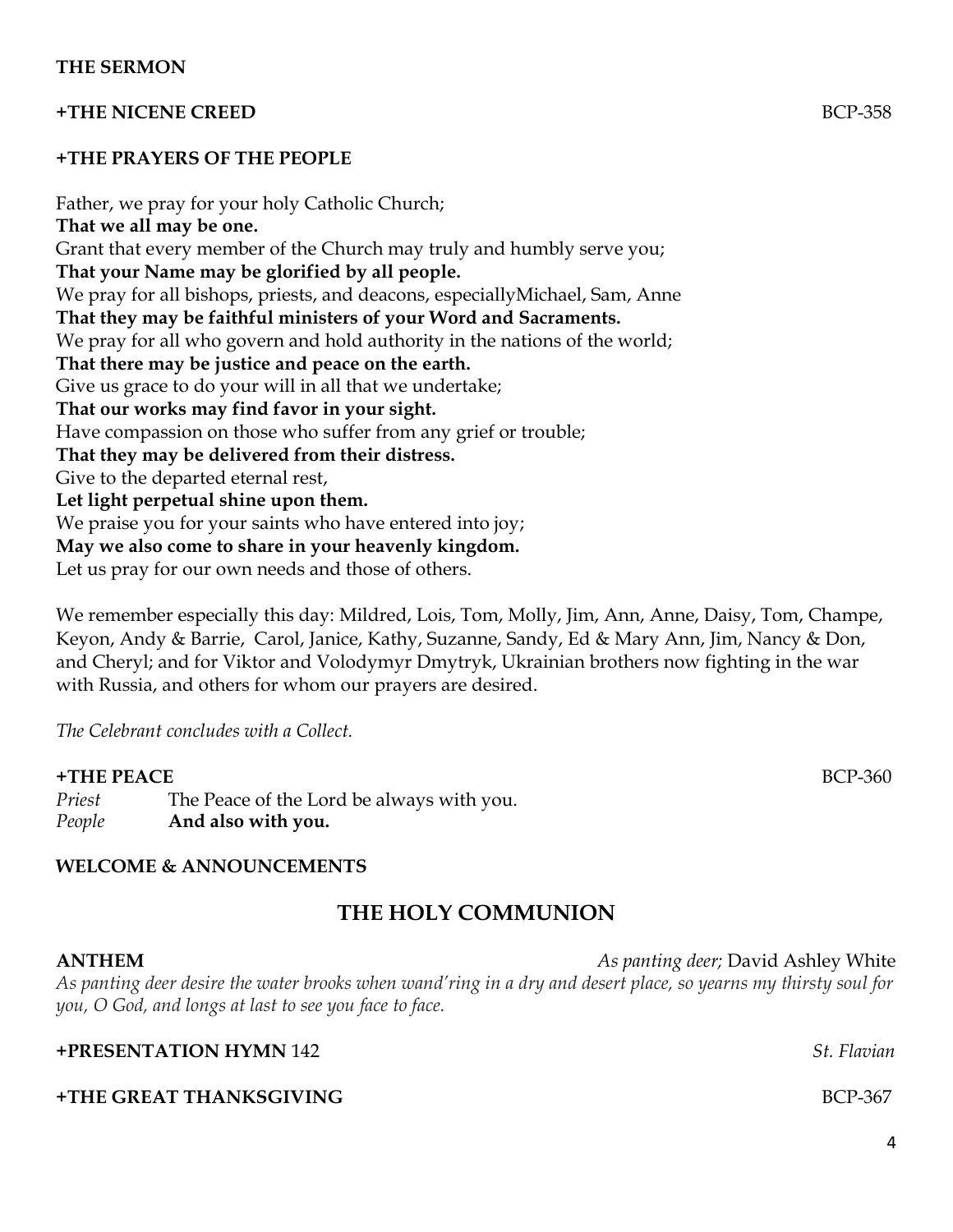SANCTUS SANCTUS SANCTUS THE LORD'S PRAYER BCP-364 THE BREAKING OF THE BREAD BCP-364 AGNUS DEI S-161; David Hurd COMMUNION HYMN 328 *Song 46* POST-COMMUNION PRAYERBCP-365

#### **+BLESSING**

(The people respond: **Amen.**)

#### **+HYMN IN PROCESSION** 149 *Old 124th*

#### **+THE DISMISSAL**

| Priest | Let us go forth in the name of Christ.                                             |  |
|--------|------------------------------------------------------------------------------------|--|
| People | Thanks be to God.                                                                  |  |
|        | The Retiring Voluntary is not offered during Lent; please exit the church quietly. |  |

#### **FOR THE LITURGY AT 8:00am**

Verger James Emmanuel Lector Ellen McRae Preacher The Rev. Robert Fruehwirth Celebrant The Rev. Robert Fruehwirth Ushers the Tiani family Coffee Hour Gail Pearson

#### **FOR THE LITURGY AT 10:30am**

| Verger           | <b>Bob Shelton</b>                                     |
|------------------|--------------------------------------------------------|
| Crucifer         | Nicholas Ruden                                         |
| Lectors          | Margaret Brill, Rich Harris, David McDuffie            |
| <b>Musicians</b> | Dr. Jason A. Wright, acting director of music/organist |
|                  | The Parish Choir                                       |
| Preacher         | The Rev. Robert Fruehwirth                             |
| Celebrant        | The Rev. Lisa Frost-Phillips                           |
| IT Guild         | Austin Stapella, Mary Ann Plambeck, Sonja Tilley       |

Ushers Chris & Madeline Liddicoat Nursery Bonnie Morton Coffee Hour Sonja Tilley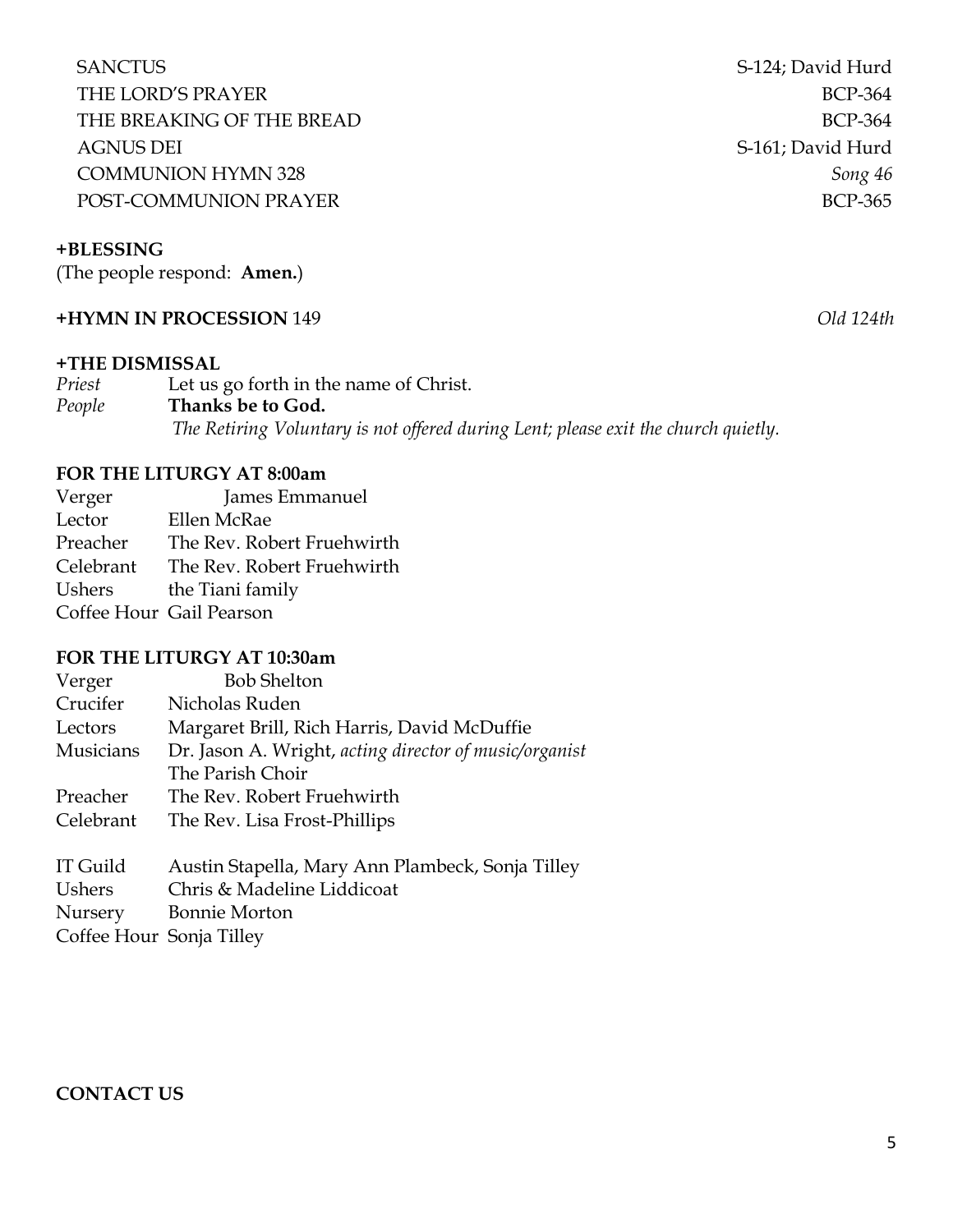# **St. Matthew's Episcopal Church**

210 St. Mary's Road |Hillsborough, NC 27278 919.732.9308 | welcome@stmatthewshillsborough.org Office Hours: Tuesday-Thursday 8:30-3:30pm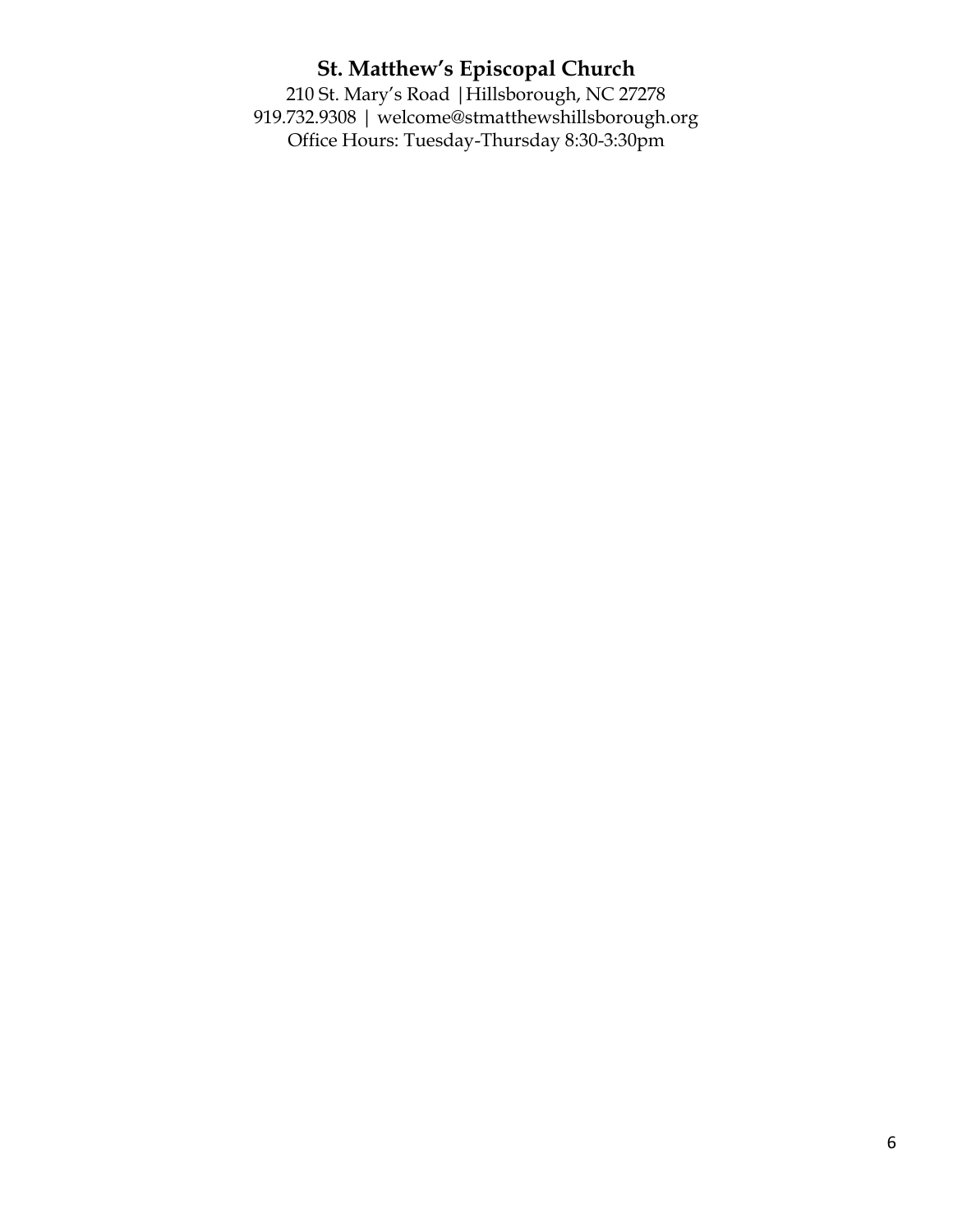# **ANNOUNCEMENTS**

#### *Feeding God's people from the abundance of God's grace*

Welcome to St. Matthew's. We hope while you are here you will be nourished, welcomed, and sustained. We consider St. Matthew's a place of hospitality, peace, and renewal, where people can come to be fed through worship and the sacraments; through the care and compassion of our members; through our welcome of the stranger in our midst; through our service to the larger community of Hillsborough and the world. We invite you to be part of the feast.

All baptized persons, of all ages and from any tradition, are welcome to come forward for communion. Those who do not wish to receive communion are welcome to come forward to receive a blessing from the clergy. Simply cross your arms across your chest to indicate this. If you need a gluten-free wafer, please indicate this by holding out your hands palms facing down.

#### **TODAY**

#### **Education Hour at 9:15 a.m.**

- Godly Play: pre-K through 2nd graders (Godly Play Room. Education Building);
- Growing in Christ: 3rd-5th graders (Growing in Christ Room, Education Building);
- Youth: 6th-12th graders (Youth Room, lower level of the Parish House)
- Sunday Forum (Fellowship Hall): Introduction to You, Redeemed Lenten program

**Coffee Hours –** All are invited to the Fellowship Hall for coffee and a time of fellowship following each service.

**Nursery Care for children 5 and under** is provided from 7:55-11:45am in the Nursery on the top floor of the Hayden Building.

**Youth Group** will meet at 4pm today. Dinner will be provided.

You, Redeemed: Parish Lent Program 2022 – Do you ever wonder how you could make sense of your life? Do you wonder if God could create just a little more healing, a little more wholeness so that you could feel more solid inside? Do you wonder how God wants to touch the world in a unique way through your unique and unrepeatable life? Our Lent program this year explores exactly these questions. In the company of Julian of Norwich and Augustine of Hippo, we'll take a long, loving look at our lives. We will discover how God wants to redeem all of our lives – the good and the not so good – to create more love, more connection, more healing, more sense, in the present. The program involves Sunday Forums, weekly prompts for reflection and prayer, and meetings with a friend or small group for further reflection. To sign up, visit https://tinyurl.com/youredeemed or look for a sign-up sheet in the Parish House.

#### **St. Matthew's Faith and Arts proudly hosts Mike Wiley's Dar He: The Story of Emmett Till.**

Streaming begins March 5 and ends with a luncheon discussion on March 20th at 12pm. Dar He is a powerful story which chronicles the murder, trial, and confessions of the men accused of Emmett Till's murder. This is a one-man show, which if you have never experienced, is an incredible performance that challenges, engages, and changes the viewer. Tickets are \$10 for streaming link only OR \$15 for streaming link + luncheon on the 20th. They are available for purchase [via Eventbrite](https://www.eventbrite.com/e/272799910877) or through the Church Office. If you register by sending a check to the church, please put "Dar He" in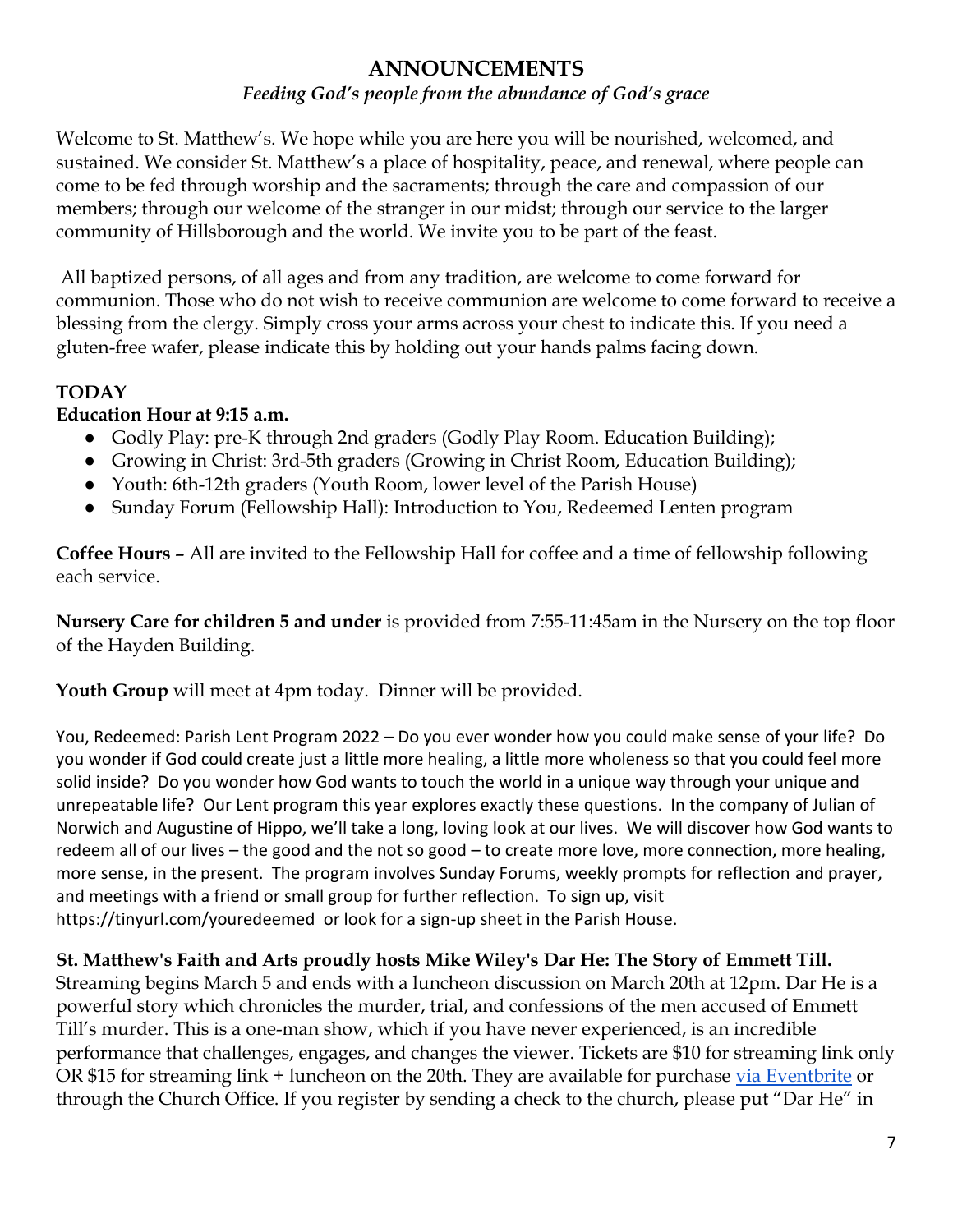the memo and shoot Kim an email at kim@stmatthewshillsborough to receive the link. Please see the eventbrite page for more information and details.

**Habitat for Humanity -** St. Matthew's and other local churches have committed to complete a home on Odie Street in Hillsborough for a family selected by Orange County Habitat for Humanity. We need volunteers (no skills required) for the following Saturday work dates (both AM and PM shifts available): March 19, April 2, May 7, June 6 and 25. Additionally, St. Matthew's will be providing lunch for the group on May 21. If you are interested in helping with lunch or in any way, please contact Charlie McCamy [\(charlesmccamy@gmail.com,](mailto:charlesmccamy@gmail.com)).

**Justice United "Teach-In": Tuesday, May 27, 7:00pm -** All citizens of Orange County are invited to attend to learn about why the position of District Attorney is so powerful, how Orange-Chatham's district's policies have fallen behind in terms of equity and transparency, how racism has created and shaped our justice system, and the policy changes Justice United will be asking both candidates for Orange County DA to commit to and why it matters. This is a non-partisan effort. St. Matthew's has committed to bring five people to attend and learn more. Please contact Ran Hamner or Martha McCamy if you are interested or to learn more. You may also sign up at https://www.ocjusticeunited.org/da\_teach\_in.

**Pilgrimage to Montgomery and Atlanta to Highlight Racial Equity and Social Justice, May 19-22,** 

**2022 -** Grace Episcopal Church in Morganton, NC will be traveling to Montgomery, Alabama and Atlanta, Georgia later this spring, visiting sites commemorating the civil rights movement. If you are interested in joining the group, please contact Jane Clunie at 919 824-0251 or jclunie73@gmail.com for details. The cost of the trip will be approximately \$450. Please note that St. Matthew's is planning a similar trip for the Spring of 2023.

#### **Youth Mental Health First Aid March 12th 9am-4:30pm onsite at St. Matthew's**

St. Matthew's is hosting its first YMHFA class for all that would like to attend. This class is designed for adults who interact with young people (12-18) who are experiencing a mental health crisis or addiction. For more information visit [YMHFA.](https://www.mentalhealthfirstaid.org/population-focused-modules/youth/)

The cost of the class is \$20 (please contact Elizabeth Barber elizabetsbarber@gmail.com if you need a reduced rate). The class includes a manual and asks all participants to complete prework that takes approximately 15 minutes. The prework must be completed prior to the start of class. Participants that do not complete the prework may not attend the class. The class will be onsite at St. Matthew's. (Due to the length of the class and the need for engagement among group members, onsite attendance increases successful teaching outcomes.) To register, please email mmitchell956@gmail.com and she will send you the registration link. There are a minimum of 7 participants and maximum of 20 participants in order for the class to meet. Lunch will be provided. If you have any questions, please contact Elizabeth Barber at [elizabetsbarber@gmail.com.](mailto:elizabetsbarber@gmail.com)

#### **Please continue to pray for the people of Ukraine and for all people affected by political violence throughout the world.** Donations to support the refugee crisis in Ukraine can be made through:

- · the International Red Cross
- the Episcopal Relief and Development [International Disaster Response Fund](https://r20.rs6.net/tn.jsp?f=001Uzm8eYS-Ve7ysEt5ST20w4iIrbJBgVeAjSVgu2kcAZg2av2e866fIONLaJxN92kZWafUU2HL4mYCpN_HpwY1g5nCU6siESWaylPJ4Cq4zTbV5DkvXxwnGcXBRbyhcmJK2vRTEB3YCGEugba4xe8hgRydReutZojgbC9P_1v69iaiCVsseq-rgHzPQ-OFDpcCsT3PKaMwszzAnVMHRoJ0_3qx7TcQaDtFL8NmUQS1CXHoX8G24CXaUTgP1df6eLYh5xC3nDNY4jBCAn42MQ285VzjXD1T3_D8mkvooYqq7Zdgc1XlXrrNVwpEvp5gzGuv&c=iGFvqW93F2fCEFpbmjZYh6mrGwGaTylMGGqLjU9UFWVBfn-FhPJxZw==&ch=nePeyEVxhxhcfQVVQNwUg8hzCMf6sCcxUDNX9j-dhCJKsVar2p4SmA==) or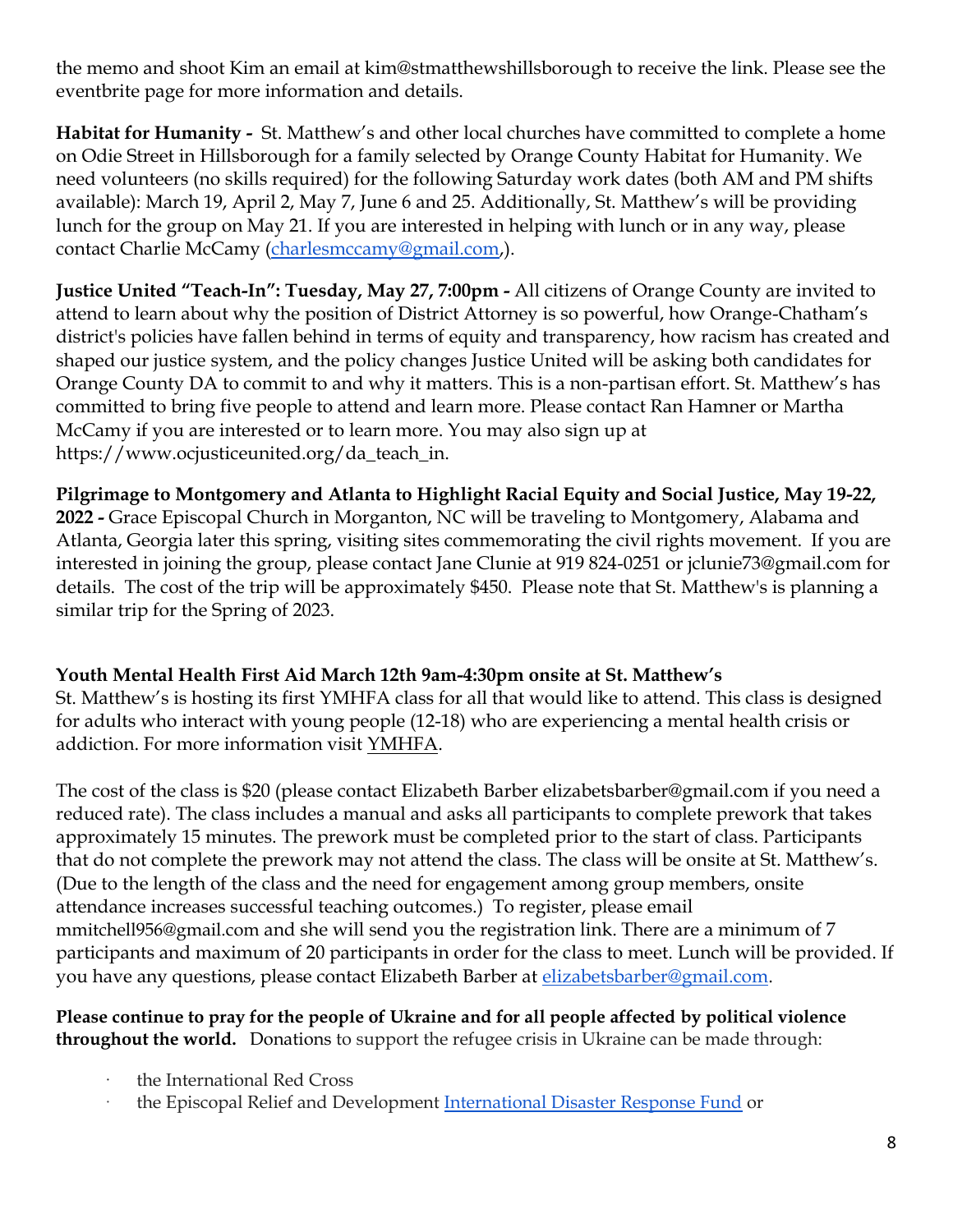[Action by Churches Together Alliance](https://r20.rs6.net/tn.jsp?f=001Uzm8eYS-Ve7ysEt5ST20w4iIrbJBgVeAjSVgu2kcAZg2av2e866fIONLaJxN92kZYo_LnWlNXFKqBcrKuY8xSQGaZeMsrbubsLPMte1wsNRRbns0A-SgyFyT0EpJYFRBC9GfJ9F7RA_08GohEapNhAWYXS12j4YTRJfrynyqqIZKRk3UNd2LZuE_pfaYB-06S5CBDuCvZkkfq3xIQZ9oOfLKRZyH-zBii59kRkv3quJR1D9HfUQ5Z-EL_1jkzKoX2Q7Xv5xu1UQ=&c=iGFvqW93F2fCEFpbmjZYh6mrGwGaTylMGGqLjU9UFWVBfn-FhPJxZw==&ch=nePeyEVxhxhcfQVVQNwUg8hzCMf6sCcxUDNX9j-dhCJKsVar2p4SmA==) (ACT Alliance)

# **St. Matthew's Prayer List**

**We pray for all who are sick, or in any need or trouble**, remembering especially the following members of our parish family: Mildred Pruessing, Lois Horn, Tom Vail, Molly Zaragoza, Jim Fesperman, Ann Burdette, Anne Weaver, Daisy Huffman, Tom Sinn, Champe Davis, Keyon Hutson, Andy & Barrie Wallace, Carol Parrent, Janice Stratton, Kathy Coward, Suzanne Powers, Sandy McBride, Ed & Mary Ann Southern, Jim Burton, Nancy & Don Harris, and Cheryl Thomas.

#### **And these others for whom our prayers are desired**

Betsy Zaragoza, Harry Dula, Baylor Pisano, John Charton, Lucy Gradowski, Ken Foland, Savannah Fonvielle, Ben Mueller, Richard Haase, Chip Joyner, John Logan, Fred Edoughs, Timothy, Bob, Anna Lawrence & Dan Bass, Jeannine Beardslee, Evelyne Accad, Amalia, Maddie Powers, Allie, John & Rachel Hougom, Karl & Janice Eicher, Coleman Sale, Boardman Lloyd, Bill, Andy, Drew, Sean Turnell, Joe Barnes, Millie Hinkle, Benny Whitted, Jayne Jackson, the Burdette family: Mary Beth, Joel, & Amy, Sandra Marks; Melanie Maupin, the Tuckers and Spurlocks, Doug and Robbie Harnish, Vi Rancer, Judy Hogberg, Kenan Wright, Mike Morris, Reece, Harlon, Jim Hill, Donna, Anita Salazar and her family, Janet Case, Judy Dingfelder, Eduardo (Lugo), Michael Kaplan, Jackie Sumner, Rob & Lois James, the family of Dave Neely, Viktor and Volodymyr Dmytryk, and Pastor Donald Holman.

## **This Week's Schedule**

#### **Monday (3/7):**

- Archives (Archives Room); 10:00am
- Education for Ministry (Formation channel); 6:30pm
- Compline (Worship Zoom); 8:30pmTuesday (3/8):
- Morning Silence (Worship channel); 7:30am Gathering for Silent Meditation
- Lent Small Group; 11:00am
- Property Meeting; 1:30pm
- Compline (Worship channel); 8:30pm

#### **Wednesday (3/9):**

- Holy Eucharist (Rite II) (church); Noon
- Daughters of the King (Meeting channel); 1:00pm
- $\bullet$  Choir; 6:30pm
- Compline (Worship channel); 8:30pm

#### **Thursday (3/10):**

- Care & Discernment Group (Worship channel); 4:00pm
- Lent Small Group: 7:00pm
- Compline (Worship channel); 8:30pm

#### **Friday, (3/11):**

- Morning Prayer (Worship channel); 8:00am
- Compline (Worship channel); 8:30pm
- **Saturday, (3/12):** 
	- Parish Life; 9:00am
	- Mental Health First Aid; registration required; 9:00am

#### **Sunday, (3/13):**

- **●** Holy Eucharist, Rite I (church); 8:00am
- Education Hour:
	- Children & Youth Formation (Education Building & Youth Room); 9:15am
	- Sunday Forum (Fellowship Hall and Worship channel)